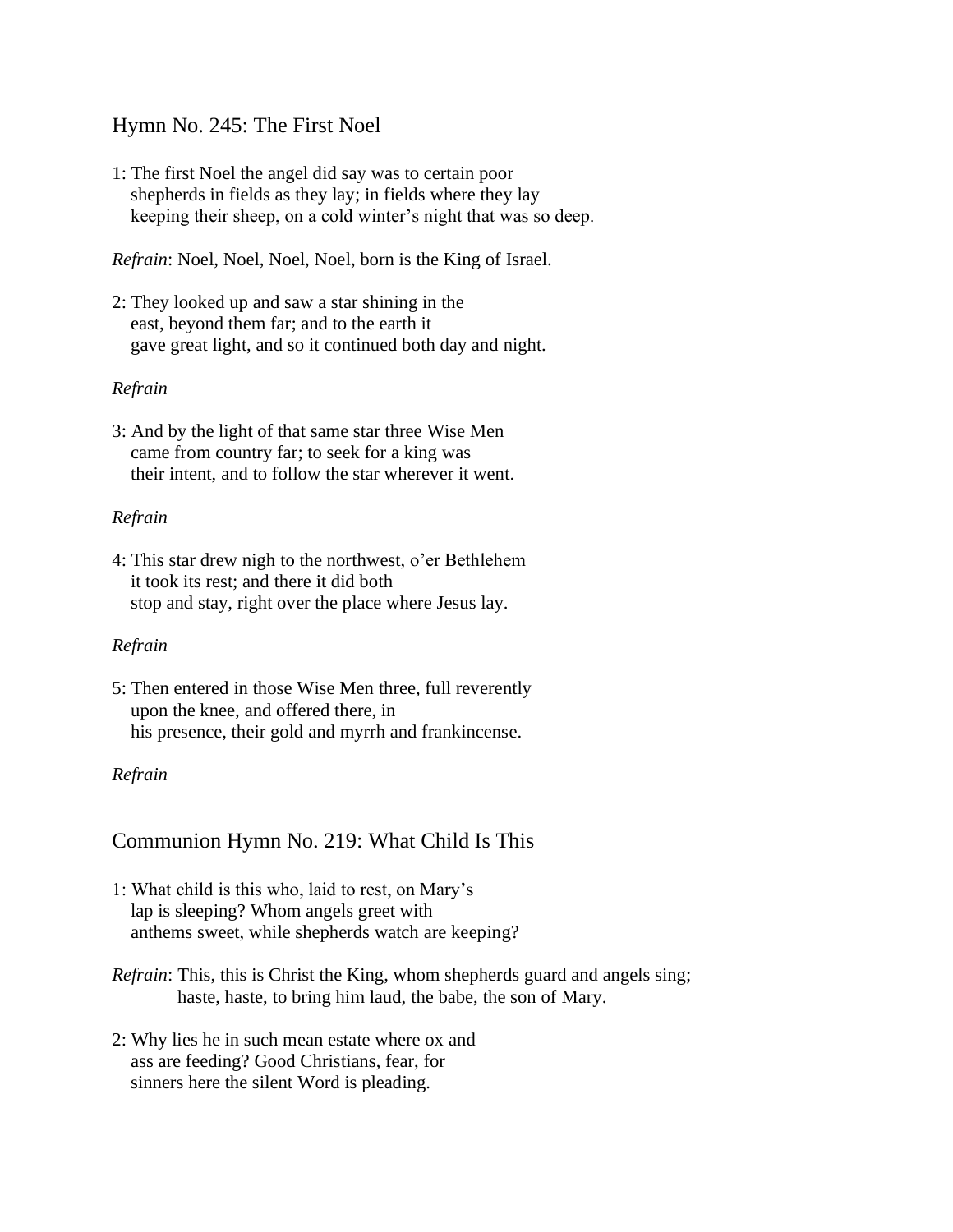### *Refrain*

3: So bring him incense, gold, and myrrh, come, peasant, king, to own him; the King of kings salvation brings, let loving hearts enthrone him.

### *Refrain*

## Communion Hymn No. 224: Good Christian Friends, Rejoice

- 1: Good Christian friends, rejoice with heart and soul and voice; give ye heed to what we say: News, news! Jesus Christ is born today! Ox and ass before him bow, and he is in the manger now. Christ is born today, Christ is born today!
- 2: Good Christian friends, rejoice with heart and soul and voice; now ye hear of endless bliss: News, news! Jesus Christ was born for this! He hath opened heaven's door, and ye are blest forevermore. Christ was born for this, Christ was born for this!
- 3: Good Christian friends, rejoice with heart and soul and voice; now ye need not fear the grave: News, news! Jesus Christ was born to save! Calls you one and calls you all to gain his everlasting hall. Christ was born to save, Christ was born to save!

# Communion Hymn No. 236: While Shepherds Watched Their Flocks

- 1: While shepherds watch their flocks by night, all seated On the ground, the angel of the Lord came down, And glory shone around, and glory shone around.
- 2: "Fear no!" said he, for mighty dread had seized their Troubled mind. "Glad tidings of great joy I bring To all of humankind, to all of humankind.
- 3: "To you, in David's town, this day is born of David's line a Savior, who is Christ the Lord, and this shall be the sign, and this shall be the sign.
- 4: "The heavenly babe you there shall find to human view displayed, all meanly wrapped in swathing bands,